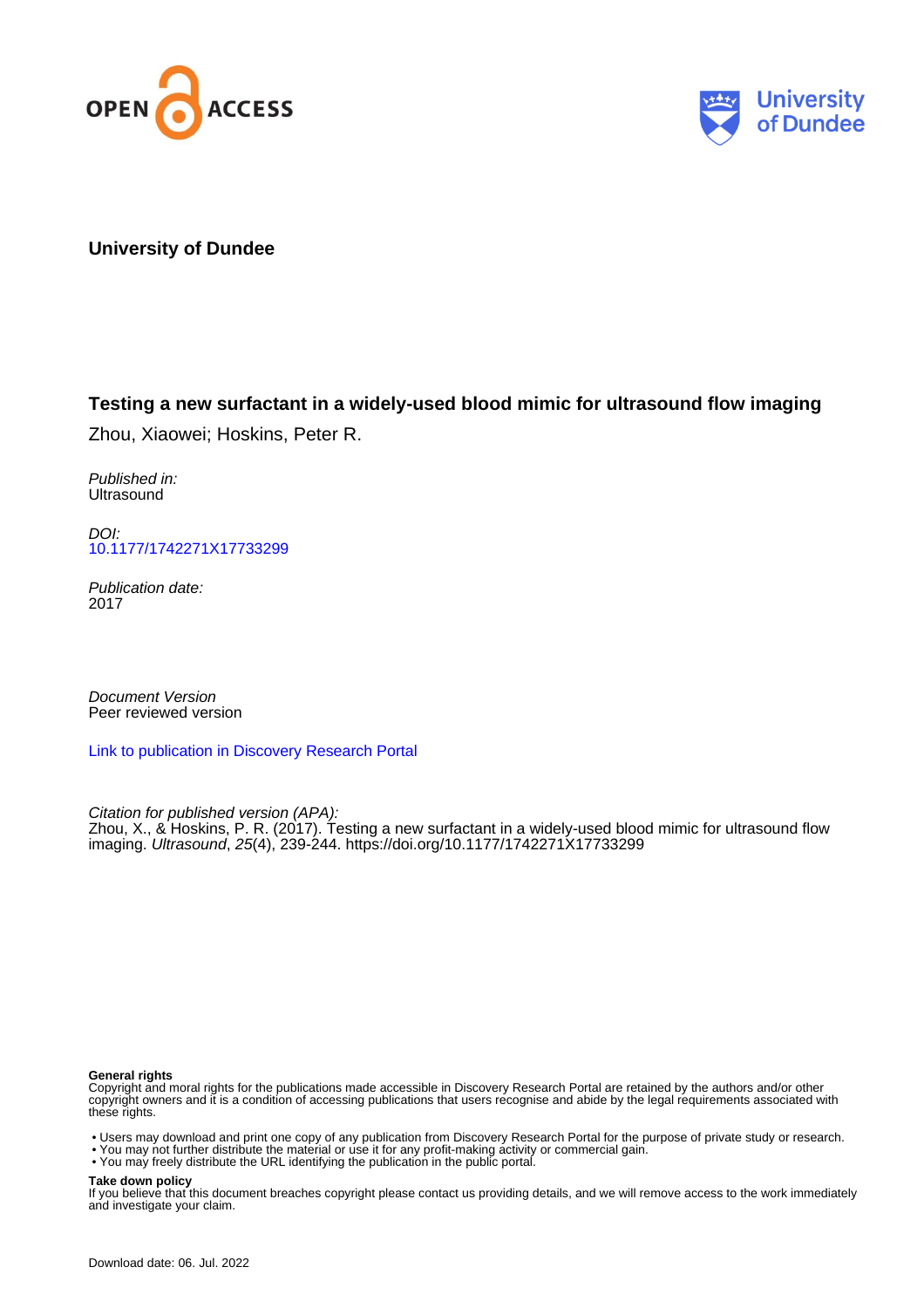### **Title: Testing a new surfactant in a widely-used blood mimic for ultrasound flow imaging**

Xiaowei Zhou<sup>1</sup> and Peter Richard Hoskins<sup>2</sup>

1. University of Dundee, Dundee, UK

2. University of Edinburgh, Dundee, UK

### **Abstract**

#### *Background*

A blood mimicking fluid (BMF) developed by Ramnarine et al (1998) has been widely used in flow phantoms for ultrasound flow imaging research, and it has also been cited by IEC 61685 as a reference for making BMF. However, the surfactant material Synperonic N in this BMF recipe is phased out from the European market due to environmental issues. The aim of this study is to test whether Synperonic N can be substituted by biodegradable Synperonic A7 in making BMF for ultrasound flow imaging research.

### *Methods & materials*

A flow phantom was fabricated to test the BMF with Synperonic N and Synperonic A7 as surfactants separately. Doppler images and velocity data were collected using a clinical ultrasound scanner under constant and pulsatile flows; and images and measured velocities were compared.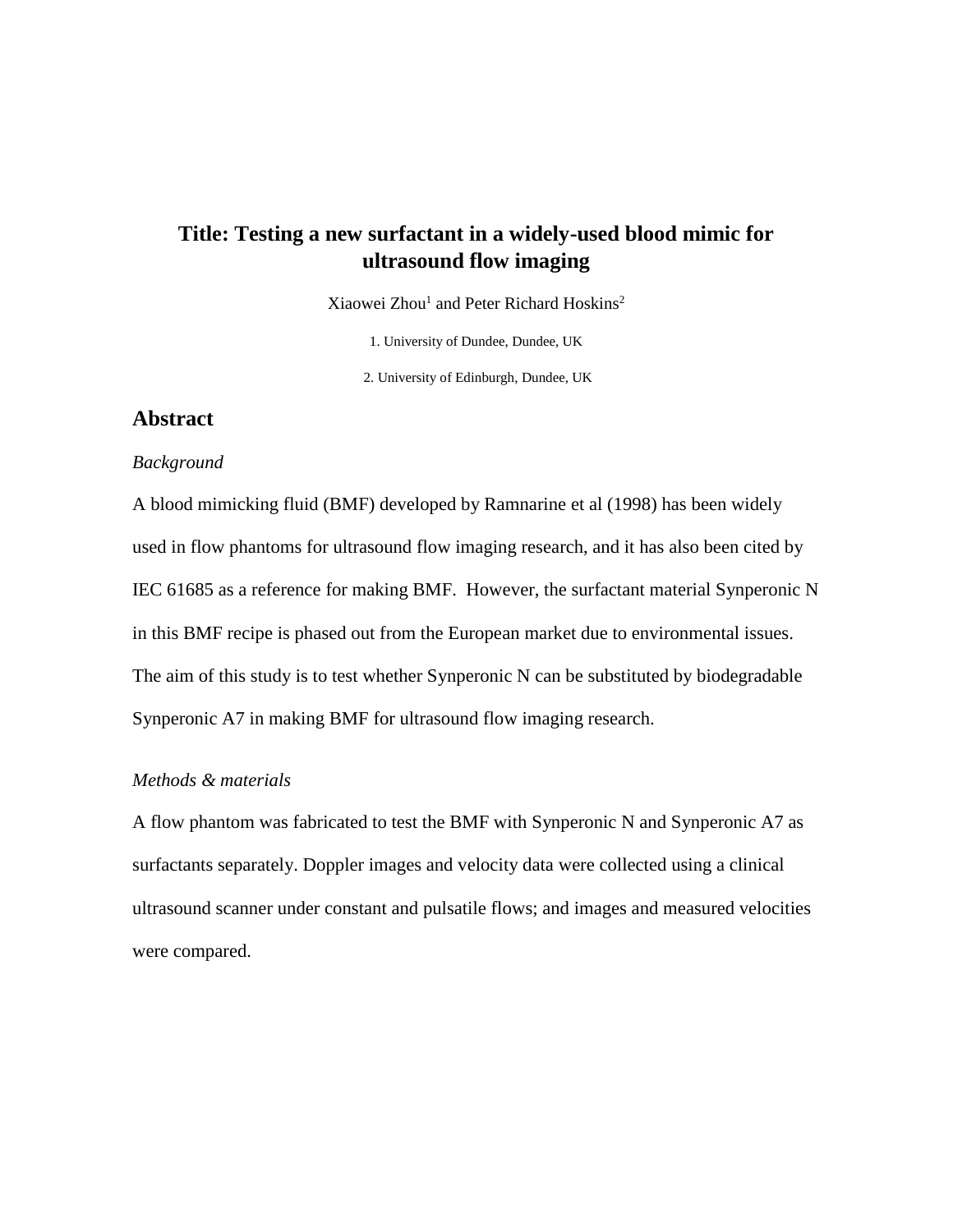### *Results*

It was found that both blood mimics can provide exactly the same images under spectral Doppler ultrasound and colour Doppler ultrasound in terms of their image qualities. The maximum velocities under constant flow were measured by the spectral Doppler ultrasound as  $0.4714 \pm 0.001$  m.s<sup>-1</sup> and  $0.4644 \pm 0.001$  m.s<sup>-1</sup> for BMF with Synperonic N and BMF with Synperonic A7 respectively. Measured velocities using the two different BMFs were statistically different (p<0.001), but this difference was less than 2%.

### *Conclusion*

The Synperonic A7 can be used as a substitute for Synperonic N as a surfactant material in making the BMF for ultrasound flow imaging research.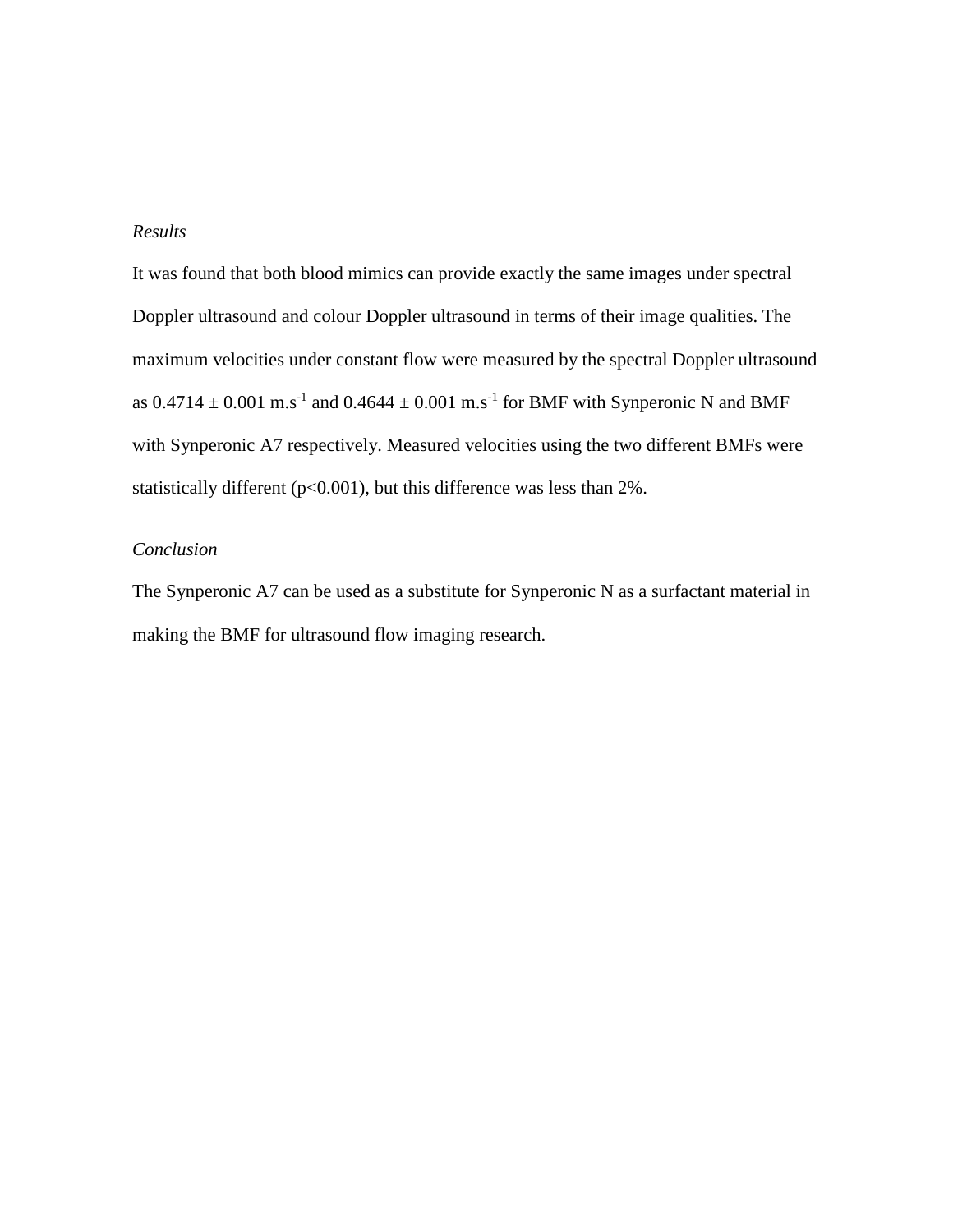## **Introduction**

Doppler ultrasound is widely used in clinical practice for diagnosis and assessment of arterial disease<sup>[1](#page-13-0)</sup>. Typically colour flow is used to identify the region of disturbed flow and quantification of blood velocities is performed using spectral Doppler. Those traditional techniques have proven to have limitations such as angle-dependent errors in velocity estimation and limited spatial resolution<sup>[2-4](#page-13-1)</sup>. In recent years, many studies have endeavoured to tackle these problems by introducing new techniques such as vector Doppler<sup>[5-7](#page-13-2)</sup> and there have been attempts to measure other velocity-related quantities such as wall shear rate which may have future diagnostic potential<sup>[8,](#page-13-3) [9](#page-13-4)</sup>.

Validation of flow imaging, both for traditional Doppler techniques and for novel methods, is essential in methods development and before using new techniques in clinical practice. A flow phantom simulates the flow of blood in vessels in the human body using tissue equivalent materials (mimicking the acoustic and mechanical properties of tissue, vessel and blood), and is a common tool for use in validation studies<sup>[10,](#page-13-5) [11](#page-13-6)</sup>. A blood mimicking fluid (BMF) which mimics the acoustic and viscous properties of blood, and which is relatively easy to manufacture, was reported by Ramnarine et  $al^{12, 13}$  $al^{12, 13}$  $al^{12, 13}$  $al^{12, 13}$ . This blood mimic has been widely used in the literature (>250 citations on Google Scholar). It is cited by IEC as a reference for making blood mimic for ultrasound research<sup>[14](#page-13-9)</sup>. This BMF uses 5  $\mu$ m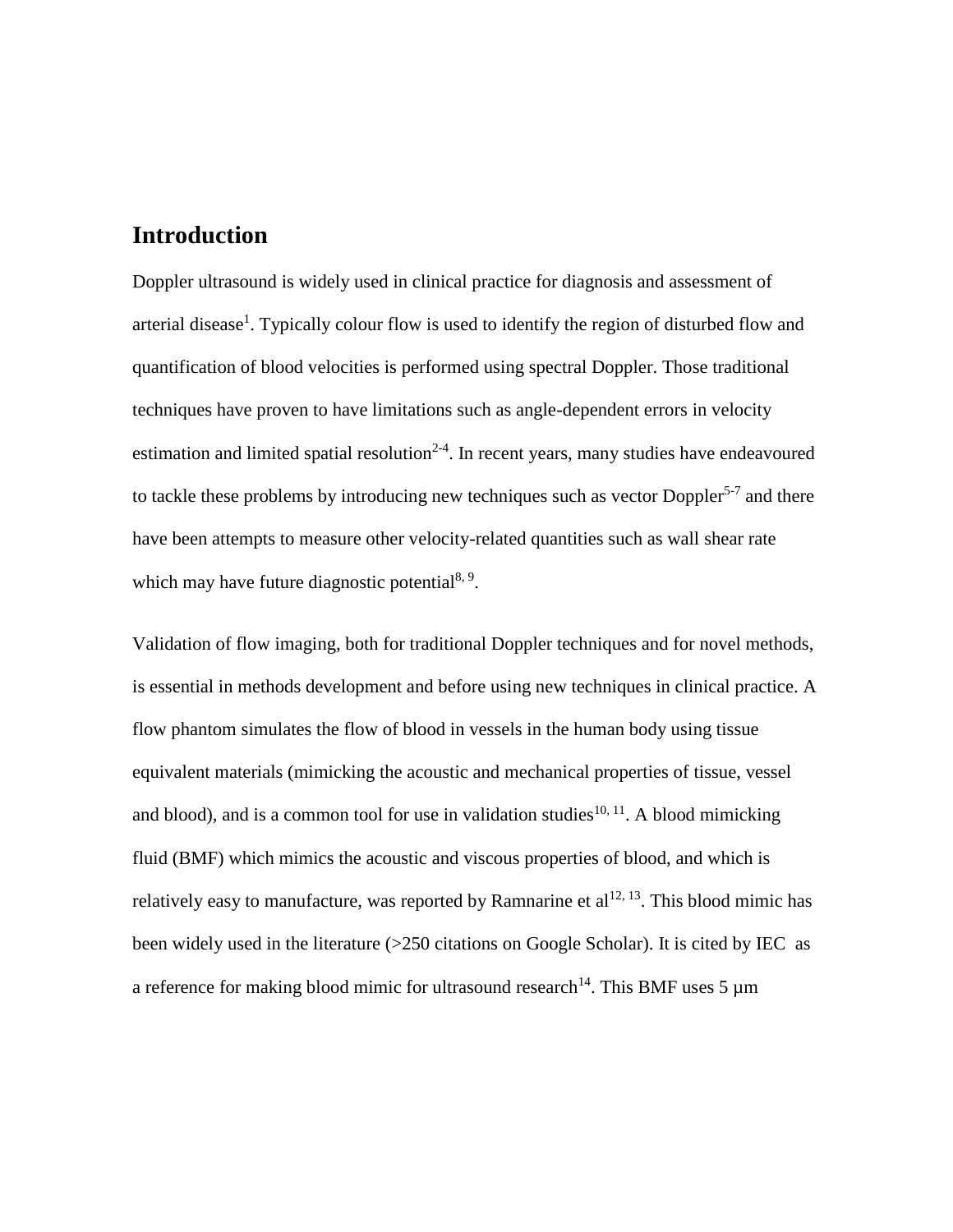diameter nylon scattering particles which are suspended in a solution composed of water, glycerol, dextran and surfactant. In the original formulation of the BMF described by Ramnarine et al<sup>12, 13</sup>, the orgasol concentration was adjusted to provide blood equivalent backscatter, the glycerol concentration was adjusted to provide the correct acoustic velocity and the dextran concentration was adjusted to provide the correct viscosity. The surfactant Synperonic N is a wetting agent which is responsible for dispersing the particles in the BMF and plays a similar role to detergent in washing of clothes or pots. However Syperonic N was banned for sale in Europe in the year of 2000 due to its long-term adverse effects in the aquatic environment<sup>[15](#page-13-10)</sup>. Although efforts were made to find substitutes for the Synperonic N in the conservation community regarding its cleaning properties on artificially soiled textiles<sup>[15](#page-13-10)</sup>, there are no publications that deal with finding a substitute in the manufacturing of BMF for ultrasound flow imaging research.

After the Synperonic N was phased out in the European market, a readily biodegradable product named Synperonic A7 was introduced by Conservation Resources UK Ltd (Abingdon, UK) to replace the Synperonic N. The aim of this study is to evaluate whether BMF made with Synperonic A7 provides similar ultrasound images and velocity data compared to using a BMF made using Synperonic N.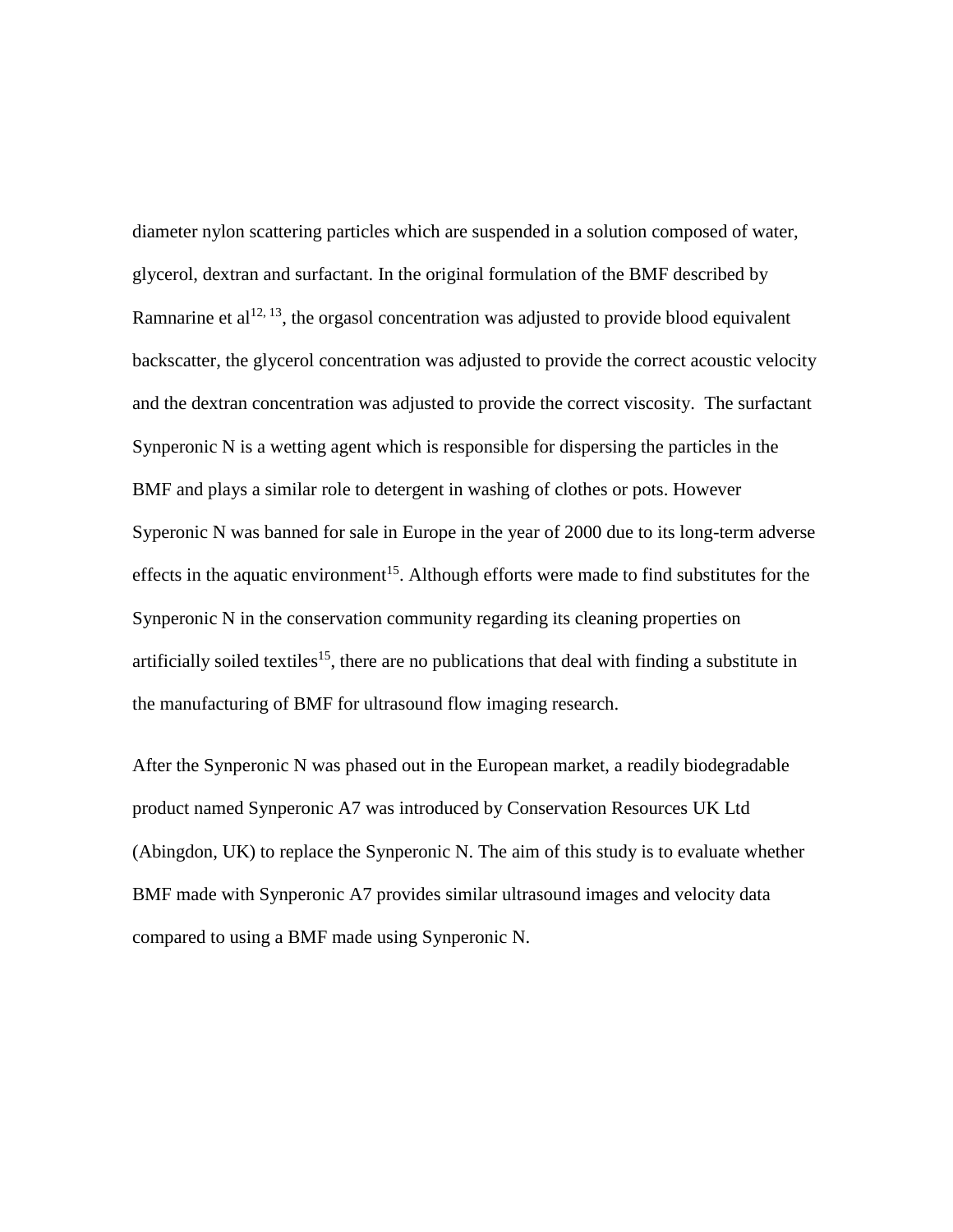### **Methods and materials**

#### *Overall design*

The blood mimic with Synperonic N ('BMF-N') and the blood mimic with Synperonic A7 ('BMF-A7') were used separately within the same flow phantom, from which spectral Doppler ultrasound and colour Doppler ultrasound data were collected for each blood mimic. The settings in the flow phantom, such as flow rate and transducer location, were kept exactly the same under each situation for the two blood mimics. Both constant and pulsatile flows were tested by a clinical ultrasound scanner (ATL HDI 5000, Bothell, WA, USA). Ultrasound images and measured velocity data from the two types of blood mimic were compared qualitatively and quantitatively.

#### *Flow phantom*

The flow phantom from which the ultrasound data was collected is shown in Figure 1. The main components of this flow phantom are tissue mimic, blood vessel mimic, blood mimic and a pump. A pump is used for generating pulsatile or constant flow with similar velocities to those found in human arteries. In the flow phantom used in this study, the blood vessel was mimicked by a 4 mm C-Flex tube (6424-65, Cole-Parmer, UK), and the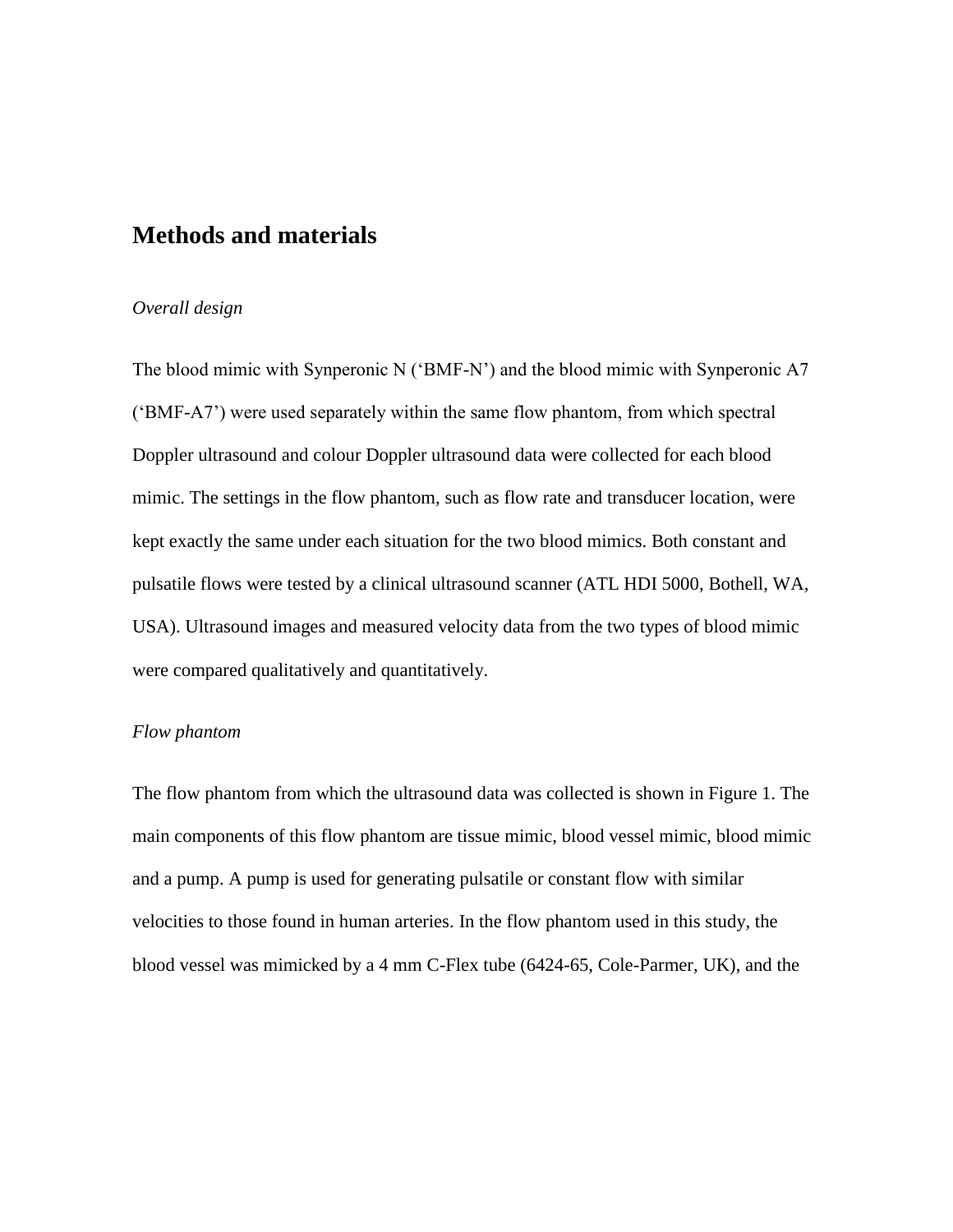tissue was mimicked by an agar-based tissue mimicking material<sup>[16](#page-14-0)</sup>. An inlet length of 8.48 cm was calculated by assuming the mean velocity as  $0.5 \text{ m.s}^{-1}$  which is slightly higher than the actual velocities in the experiments. In the fabricated flow phantom for this study the inlet length was made as 15 cm to make sure that flow in the insonating area is welldeveloped. The flow phantom was similar to that described in a previously published  $paper<sup>11</sup>$  $paper<sup>11</sup>$  $paper<sup>11</sup>$ .

When making the BMF-A7, the Synperonic A7 was diluted with water (water: Synperonic  $A7 = 73:27$ ) and the solution stirred until it turned to clear. This is because Synperonic A7 is a 100% active solution while the original Synperonic N is 27% active. The percentage active is defined by comparing the bleaching power of a solution with the chlorine (one gram of a 100% active bleaching solution has the same bleaching power as one gram of chlorine)

#### *Data acquisition and processing*

The ultrasound transducer (L12-5 38) was placed to get the clearest longitudinal view of the blood vessel in the flow phantom (Figure 1) under B-mode imaging, and the location of the transducer was fixed without movement during the whole experiment.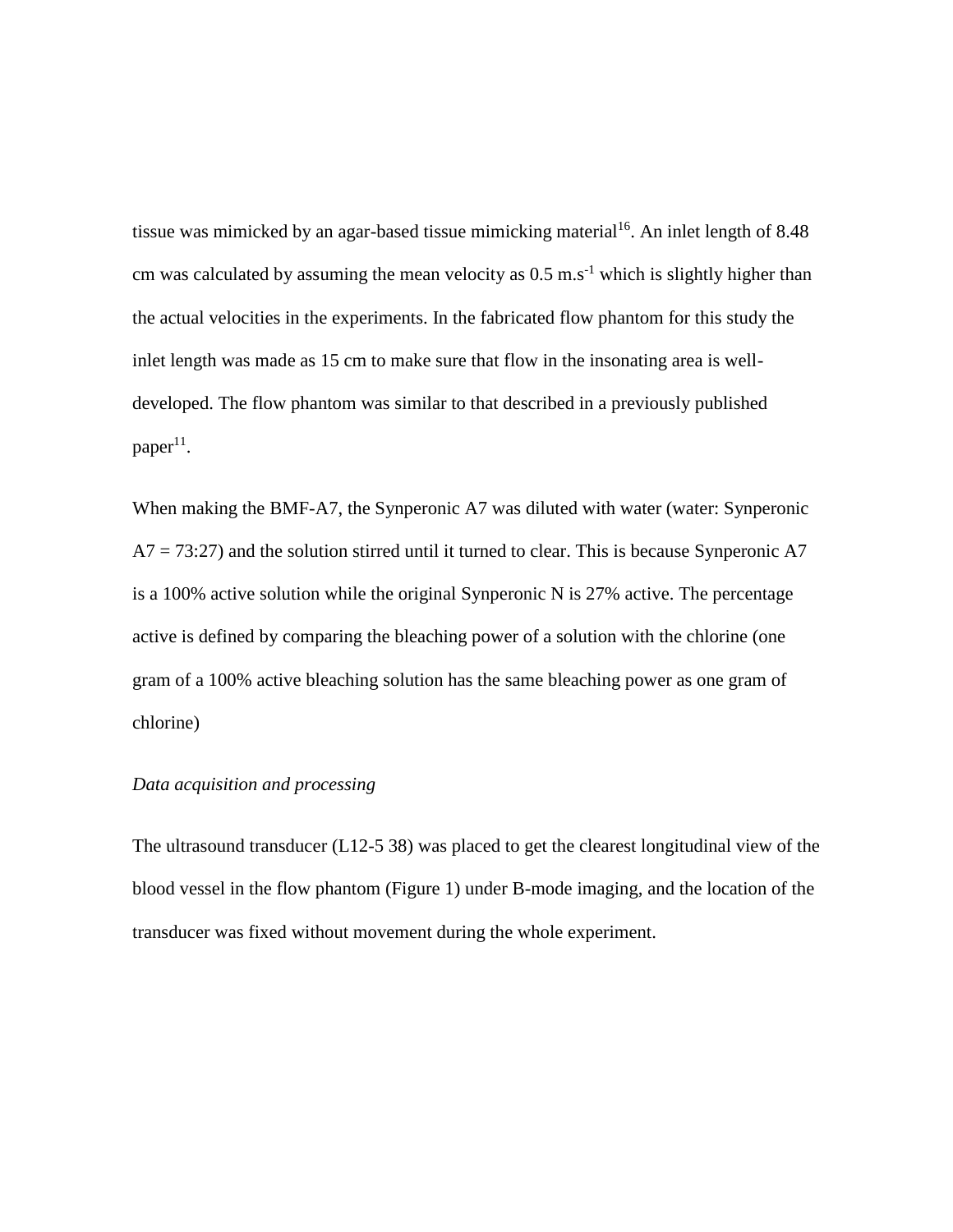The BMF-N was pumped through the phantom with steady flow. Using spectral Doppler the angle cursor was aligned parallel to the vessel wall, and the sample volume set to 2mm. Detailed parameters about the scanning are shown in Figure 2. Spectral Doppler waveforms from the central part of the vessel were acquired and stored off-line for extraction of maximum velocity envelope. In the HDI 5000 scanner, the data set transferred from Spectral Doppler mode is a binary file with the .XIF extension and an in-house MATLAB toolkit was used to read out its maximum velocity envelope which is 100 points per second<sup>8</sup>. Five to seven seconds of data were stored in the cine loop. The velocity value has a precision of  $0.001 \text{ m.s}^{-1}$  in the saved envelope data. Colour Doppler images were also acquired under the steady flow. Finally the flow in the phantom was changed to a pulsatile pattern, and spectral Doppler data was collected. In each case data was collected 5 times.

The same procedure was repeated with BMF-A7 flowing in the flow phantom, and data were stored. Settings in the flow phantom were kept exactly the same as they were in the experiment for BMF-N, and the transducer was not moved between the data collections for these two blood mimics.

For the steady flows, the timed collection method was used to measure the actual flow rates in the phantom while collecting ultrasound data with two different BMFs.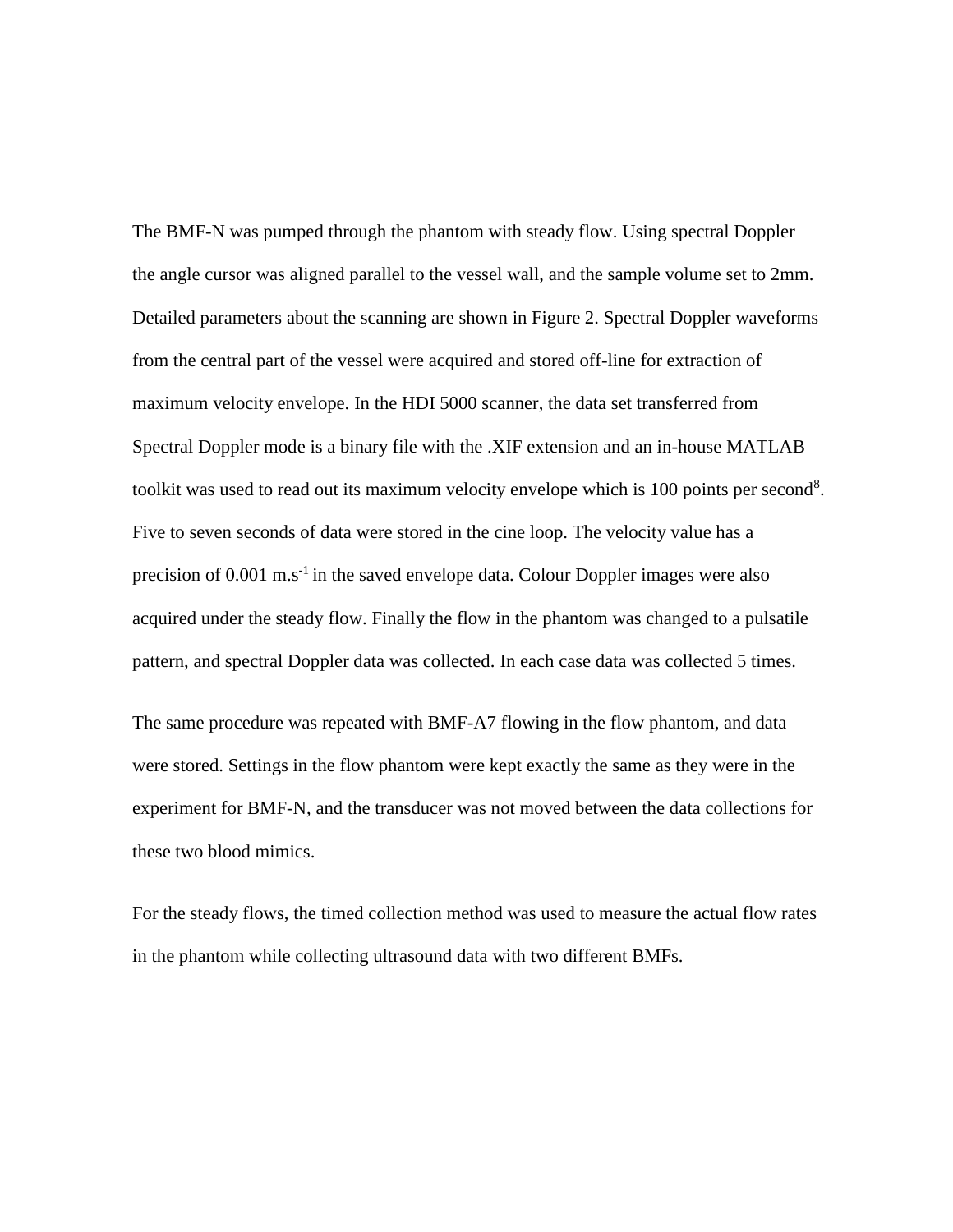The ultrasound images (estimated maximum velocity data and colour images) from scanning of the two blood mimics were compared in terms of general image qualities; overall shape of the Doppler waveform and appearance of speckle for spectral Doppler and colour appearance for colour flow. The presence of clumps of nylon particles might be expected to produce spikes on the Doppler spectrum (similar to those from air bubbles but of lower intensity). The maximum velocity envelope (the spectral outline) is available from the data set transferred from the saved cine loop of each scanning, and their corresponding time-averaged maximum velocities were compared under steady flow between measurements obtained from two BMFs. The standard deviations were estimated from 5 set of time-averaged (5-6 seconds) maximum velocities for each BMF. Statistical testing was performed using an unpaired t-test. For pulsatile flow, the envelopes from the two BMFs were plotted together for comparison.

### **Results**

Spectral Doppler images obtained from both blood mimics are shown in Figure 2 and colour flow images are shown in  $Figure 3$ . Visually both spectral Doppler data and colour flow images looked identical for the two BMFs. The speckle pattern present on spectral Doppler and colour flow looked to be similar for the 2 BMFs. There were no obvious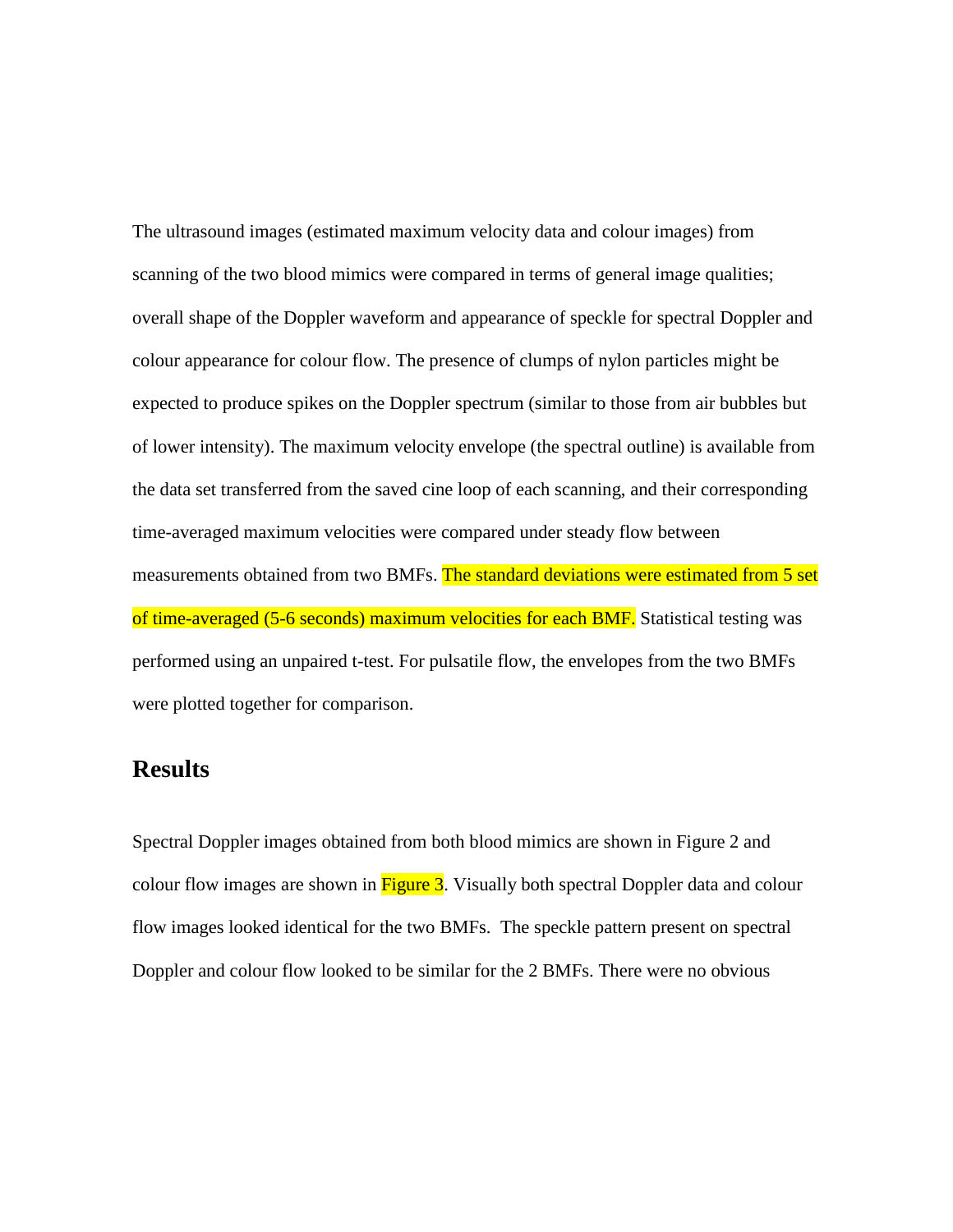spikes on the Doppler spectrum for either BMF, though occasionally high intensity spikes were seen arising from air bubbles.

Figure 4 shows the estimated maximum velocity data from each BMF. The Doppler measured maximum velocities (mean $\pm$ sd) are 0.4714  $\pm$  0.001 m.s<sup>-1</sup> for BMF-N and 0.4644  $\pm$  0.001 m.s<sup>-1</sup> for BMF-A7. There was a statistically significant difference in the measured velocities for the two BMFs (P<0.001). While this is statistically significant, the difference is 1.5±0.3%; ie. less than 2%.

Flow rates measured by the timed collection methods under steady flow were 139.7±0.61 ml.min<sup>-1</sup> and  $142.1 \pm 0.83$  ml.min<sup>-1</sup> with BMF-N and BMF-A7 respectively. The difference is within 2%. If assuming the velocity profile as parabola, these flow rates can be converted into central maximum velocities of 0.371 m.s<sup>-1</sup> and 0.377 m.s<sup>-1</sup> for these two BMFs.

### **Discussions**

The visual similarity in spectral Doppler and colour flow for the two BMFs gives very good evidence that the two BMFs produce similar results. The quantitative comparison between maximum velocities while statistically significant demonstrates a difference of only 1.5%. This difference is very small and may be associated with minor changes in pump output.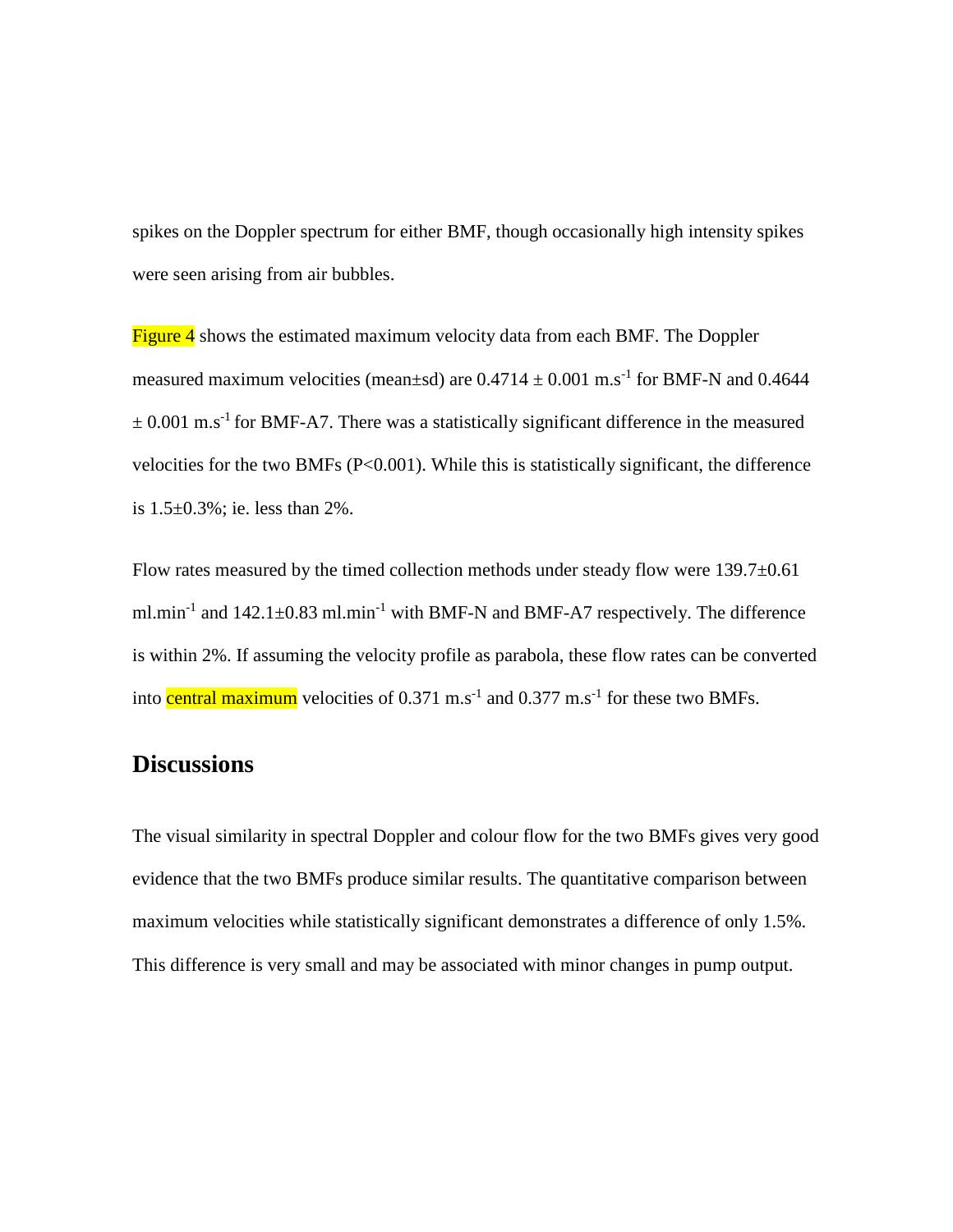The implications of this difference in terms of clinical measurements is considered in the remainder of this paragraph. It is well known that measured maximum velocity is angle dependent; an error of  $\pm 1^{\circ}$  in measured angle at 60° leads to an error of  $\pm 3\%$  in estimated maximum velocity as a result of cosine dependence. It is also well known that maximum velocity is over-estimated as a result of geometric spectral broadening with typical errors of  $20-40\%$ <sup>17, 18</sup>. This error is proportional to the sine of the angle. If there is a 30% overestimation in maximum velocity at  $60^{\circ}$  then a  $\pm 1^{\circ}$  change in angle leads to a  $\pm 5\%$ change in estimated maximum velocity. On this basis the 1.5% difference in maximum velocity encountered in this study is unlikely to be significant in comparison to errors encountered in clinical practice and hence can be ignored. Based on these qualitative and quantitative comparisons, it can be concluded that the Synperonic A7 could be a substitute to the Synperonic N in manufacturing the blood mimicking fluid proposed by Ramnarine et  $al<sup>12</sup>$  $al<sup>12</sup>$  $al<sup>12</sup>$ .

The physical properties (density, viscosity and particle size) and acoustical properties (velocity, backscatter and attenuation) of the original blood mimic BMF-N were carefully measured by Ramnarine et  $al^{12}$  $al^{12}$  $al^{12}$ , and those properties are in good accordance with the IEC requirement. The acoustic properties of BMF-A7 were not measured in the current study. The impact on acoustic properties of the BMF of using Synperonic A7 as a replacement for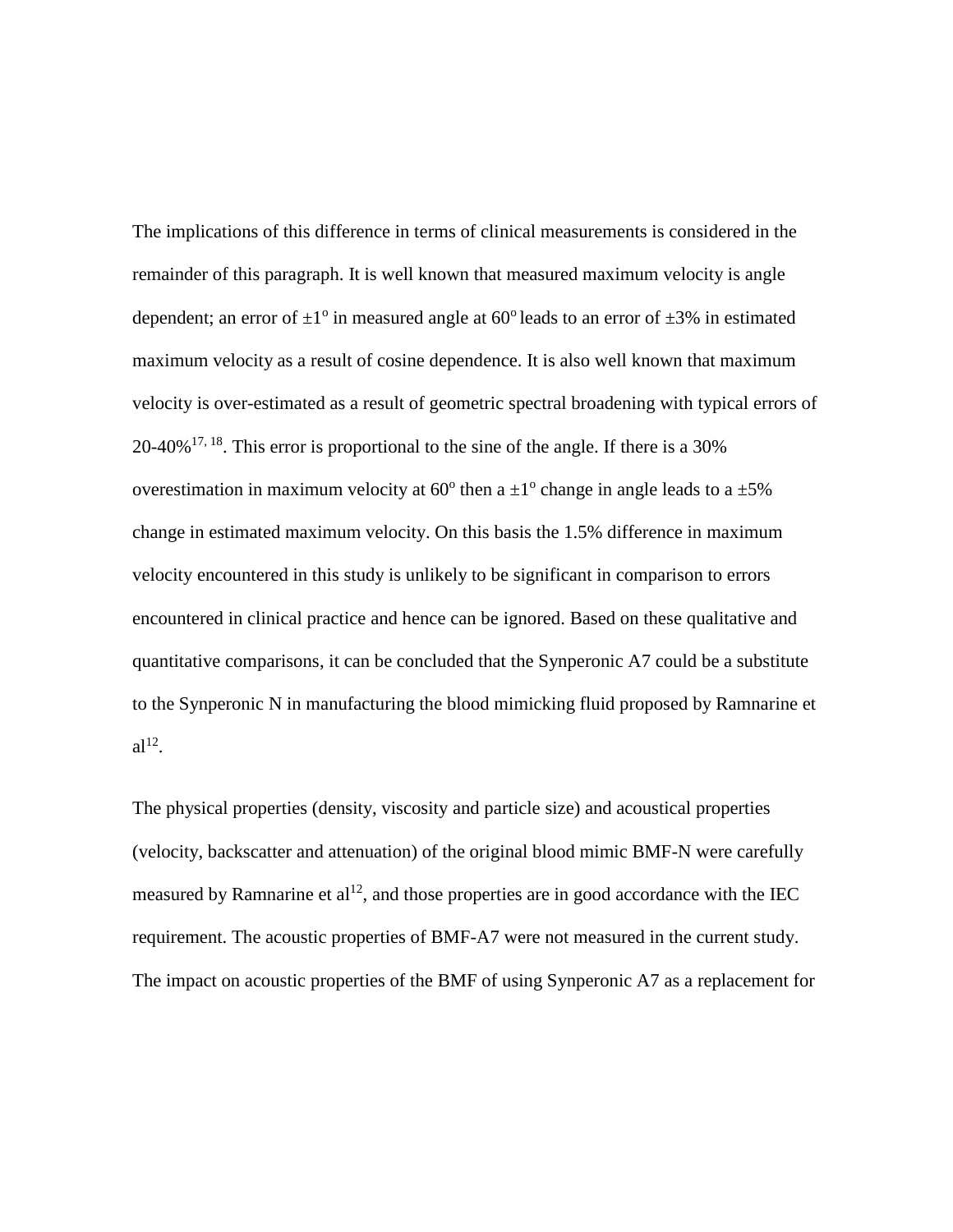Synperonic N will be considered here. For BMF-N 18 ml were used in a batch of 2000ml; so 0.9% by volume. For BMF-A7 4.86 ml were used (diluted to 18 ml with water). The density of Synperonic N, Synperonic A7 and water at room temperature are  $1.02$  g.cm<sup>-3</sup>, 0.958 g.cm<sup>-3</sup> and 0.9982 g.cm<sup>-3</sup> respectively<sup>19-21</sup>. It can then be calculated that the mass of a 2L batch of BMF-N is 1996.79 g (density  $0.9983$  g.cm<sup>-3</sup>) and of BMF-A7 is 1996.21 g  $(density\ 0.9981\ g.cm<sup>-3</sup>)$ ; a 0.03% difference. If it is assumed that the acoustic properties (speed of sound, attenuation coefficient and backskatter) would be altered by a similar amount (0.03%), then this represents a very small change; eg, speed of sound of  $1548 \text{ m.s}^{-1}$ for BMF-N<sup>12</sup> would be changed by 0.5 m.s<sup>-1</sup> for BMF-A7. It is noted that the IEC specification for the speed of sound in the BMF for a standard flow phantom is  $1570 \pm 30$  $\text{m.s}^{-1}$ . The expected change of 0.5 m.s<sup>-1</sup> is very small in comparison and therefore can be ignored. It has been noted in the literature that when there are large changes in acoustic velocity occur between BMF, vessel mimic and tissue mimic (e.g. use of silicon rubber vessel; velocity 1005 m.s<sup>-1</sup>) this leads to distortion of the received Doppler spectrum<sup>10</sup>, however this is not relevant to the small change in acoustic velocity seen in this paper.

It was mentioned in the original Ramnarine's paper that the low-foam property of Synperonic N is important to reduce the problem with bubble formation<sup>12</sup>. In terms of this, the proposed Synperonic A7 (after dilution) showed a similar performance. No obvious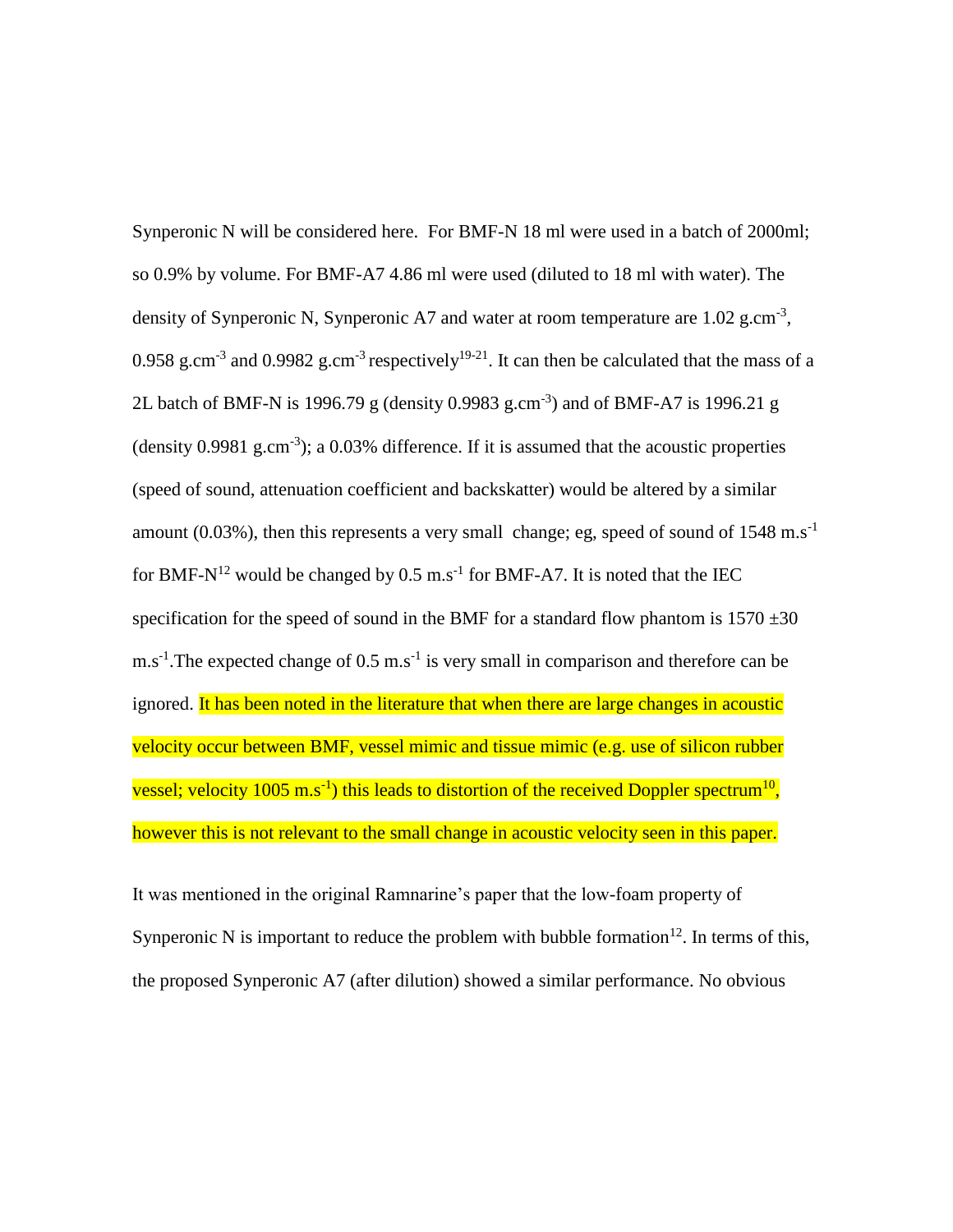differences between these two BMFs regarding bubble formation were found during the manufacturing procedure and after degassing. Furthermore, bubbles in the BMF would cause big spikes in the PW sonogram but no obvious differences of this can be seen in Figure 2.

## **Conclusions**

It can be concluded that a biodegradable surfactant Synperonic A7 can be used to replace the Synperonic N in the manufacture of the BMF reported by Ramnarine et al  $^{12}$ . Considering the popularity of the original BMF in the ultrasound imaging community, successfully finding a substitute for the component in the original recipe which is not accessible any more in European market would be important to researchers, at least in Europe, who are interested in this blood mimic.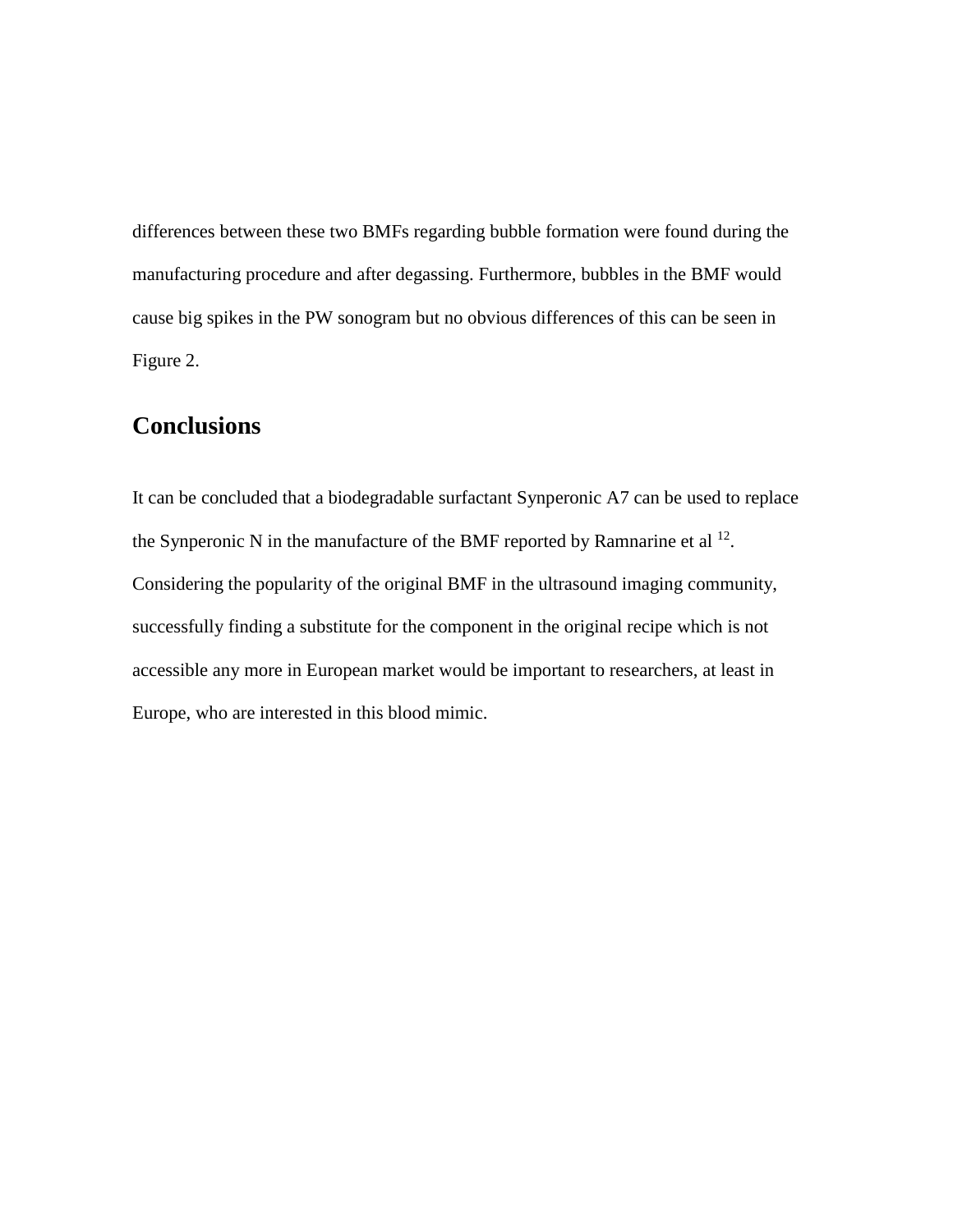### **References**

<span id="page-13-0"></span>1. Pozniak MA and Allan PL. *Clinical Doppler Ultrasound*. 3rd ed.: Churchill Livingstone, 2013.

<span id="page-13-1"></span>2. Evans DH, Jensen JA and Nielsen MB. Ultrasonic colour Doppler imaging. *Interface Focus* 2011; 1: 490-502.

3. Hoskins PR. Estimation of blood velocity, volumetric flow and wall shear rate using Doppler ultrasound. *Ultrasound* 2011; 19: 120-129.

4. Hoskins PR and McDicken WN. Colour ultrasound imaging of blood flow and tissue motion. *Br J Radiol* 1997; 70: 878-890. Review 1998/03/05.

<span id="page-13-2"></span>5. Jensen JA, Nikolov SI, Yu AC, et al. Ultrasound Vector Flow Imaging-Part I: Sequential Systems. *IEEE Trans Ultrason Ferroelectr Freq Control* 2016; 63: 1704-1721.

6. Jensen JA, Nikolov SI, Yu AC, et al. Ultrasound Vector Flow Imaging-Part II: Parallel Systems. *IEEE Trans Ultrason Ferroelectr Freq Control* 2016; 63: 1722-1732.

7. Poelma C. *Ultrasound* Imaging Velocimetry: a review. *Experiments in Fluids* 2017; 58.

<span id="page-13-3"></span>8. Blake JR, Meagher S, Fraser KH, et al. A method to estimate wall shear rate with a clinical ultrasound scanner. *Ultrasound in Medicine & Biology* 2008; 34: 760-774. 2008/02/26.

<span id="page-13-4"></span>9. Katritsis D, Kaiktsis L, Chaniotis A, et al. Wall shear stress: theoretical considerations and methods of *measurement*. *Progress in cardiovascular diseases* 2007; 49: 307-329.

<span id="page-13-5"></span>10. Hoskins PR. Simulation and Validation of Arterial Ultrasound Imaging and Blood Flow. *Ultrasound in Medicine & Biology* 2008; 34: 693-717.

<span id="page-13-6"></span>11. Zhou X, Kenwright DA, Wang S, et al. Fabrication of Two Flow Phantoms for Doppler Ultrasound *Imaging*. *IEEE Trans Ultrason Ferroelectr Freq Control* 2017; 64: 53-65.

<span id="page-13-7"></span>12. Ramnarine KV, Nassiri DK, Hoskins PR, et al. Validation of a new blood-mimicking fluid for use in Doppler flow test objects. *Ultrasound Med Biol* 1998; 24: 451-459.

<span id="page-13-8"></span>13. Ramnarine KV, Hoskins PR, Routh HF, et al. Doppler backscatter properties of a bloodmimicking fluid *for* Doppler performance assessment. *Ultrasound Med Biol* 1999; 25: 105-110.

<span id="page-13-9"></span>14. IEC 61685. Ultrasonics—Flow measurement systems: Flow test object. International Electrotechnical Commission, Geneva, Switzerland, 2001.

<span id="page-13-10"></span>15. Fields JA, Wingham A, Hartog F, et al. Finding Substitute Surfactants for Synperonic N. *Journal of the American Institute for Conservation* 2004; *43*: 55-73.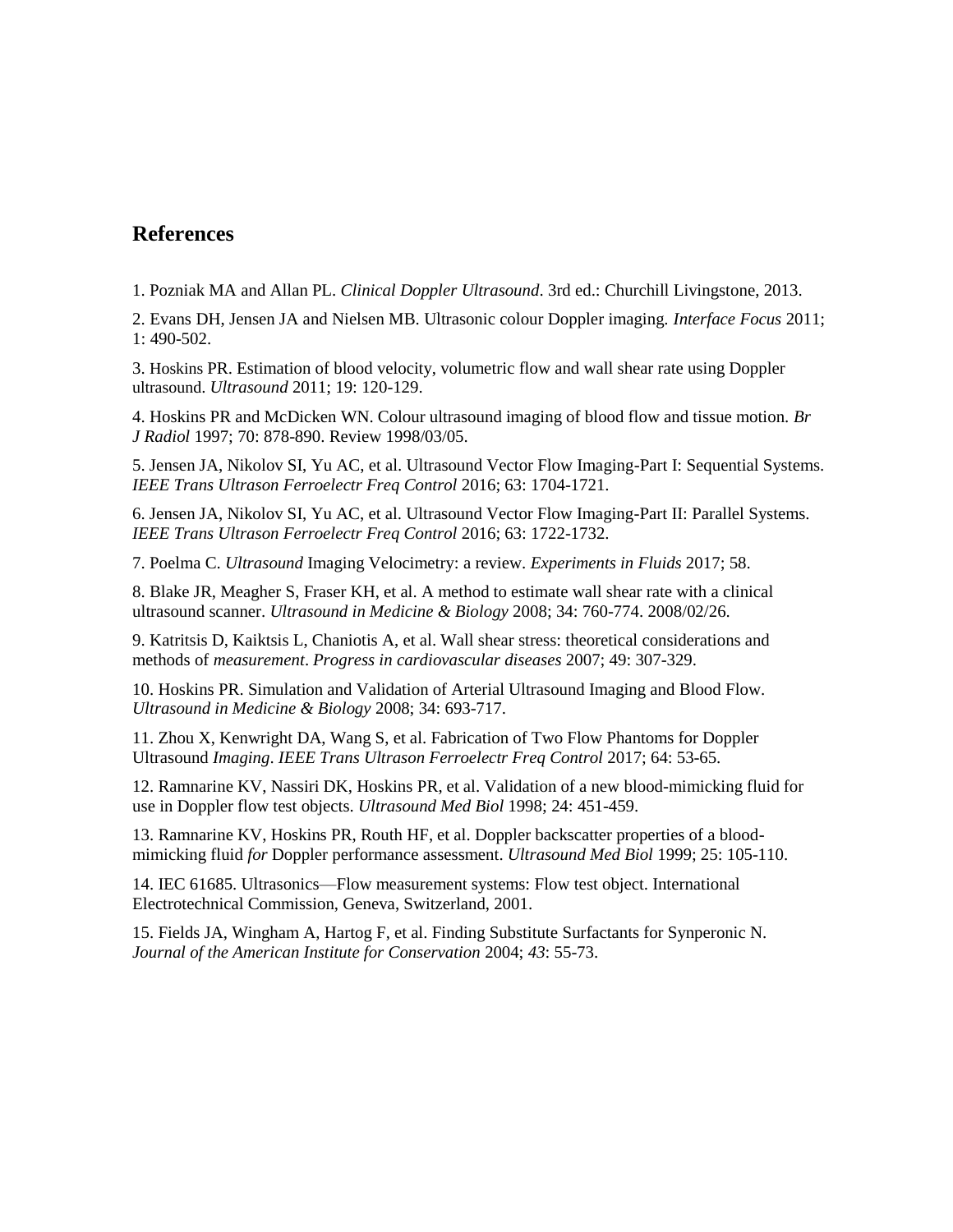<span id="page-14-0"></span>16.Teirlinck *CJPM*, Bezemer RA, Kollmann C, et al. Development of an example flow test object and comparison of five of these test objects, constructed in various laboratories. *Ultrasonics* 1998; 36: 653-660.

17. Hoskins PR. Accuracy of maximum velocity estimates made using Doppler ultrasound systems. British Journal of Radiology 1996; 69: 172-177.

18. Hoskins PR. A comparison of single and dual beam methods for maximum velocity estimation. Ultrasound in Medicine and Biology 1999; 25: 583-592.

19. VWR International. Safety data sheet for Synperonic N. www.waproducts.co.uk/pdf/SynperonicN.pdf (2005, accessed 4 August 2017).

20. Conservation by Design Ltd. Technical information: Synperonic A7. http://geiic.com/files/fichas%20productos/Syperonic\_A7.pdf (2003, accessed 4 August 2017)

21. Thomas M. Earth science: the physical setting. New York, AMSCO, 1998:123.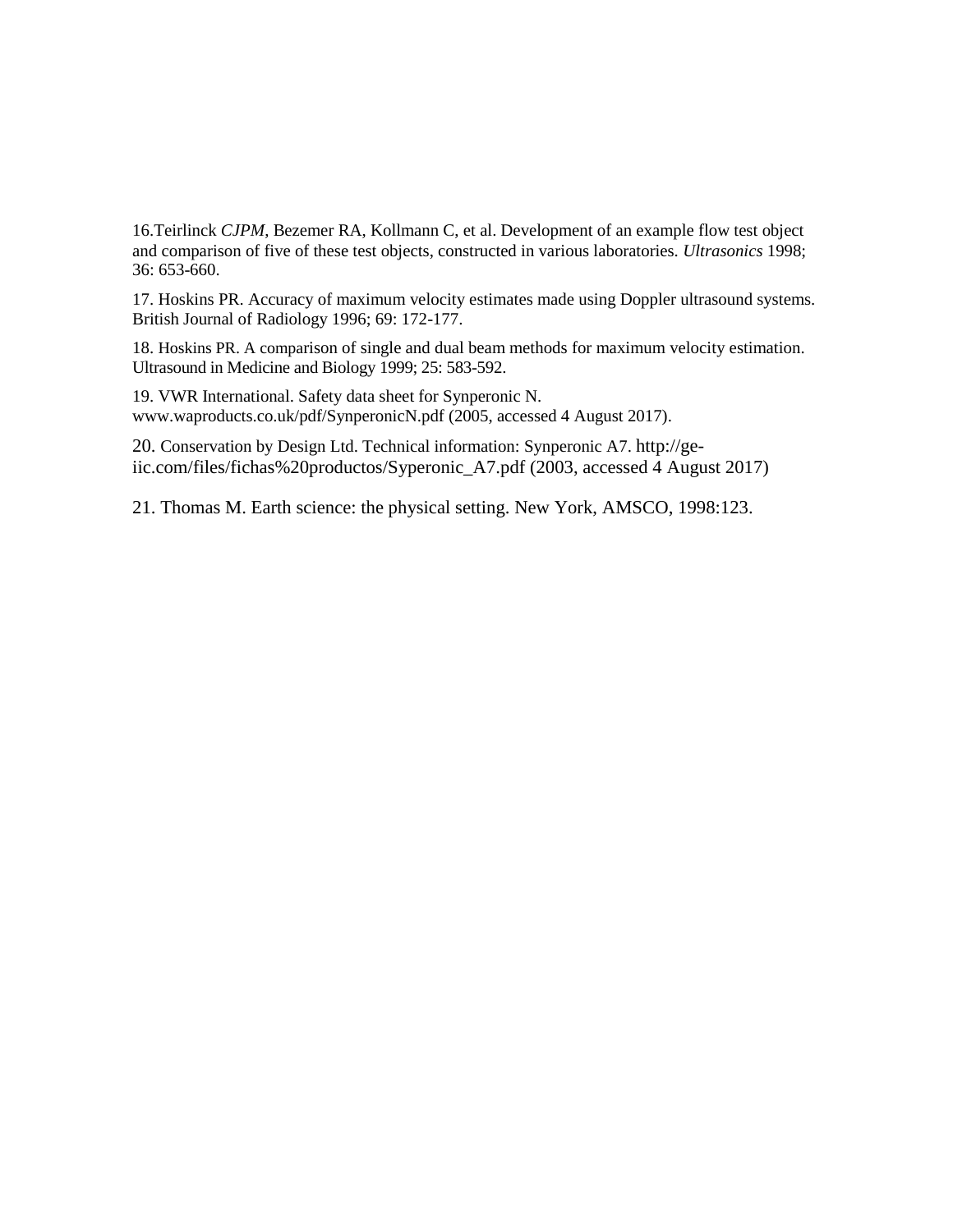# **Figures**



Figure 1. The diagram of the flow phantom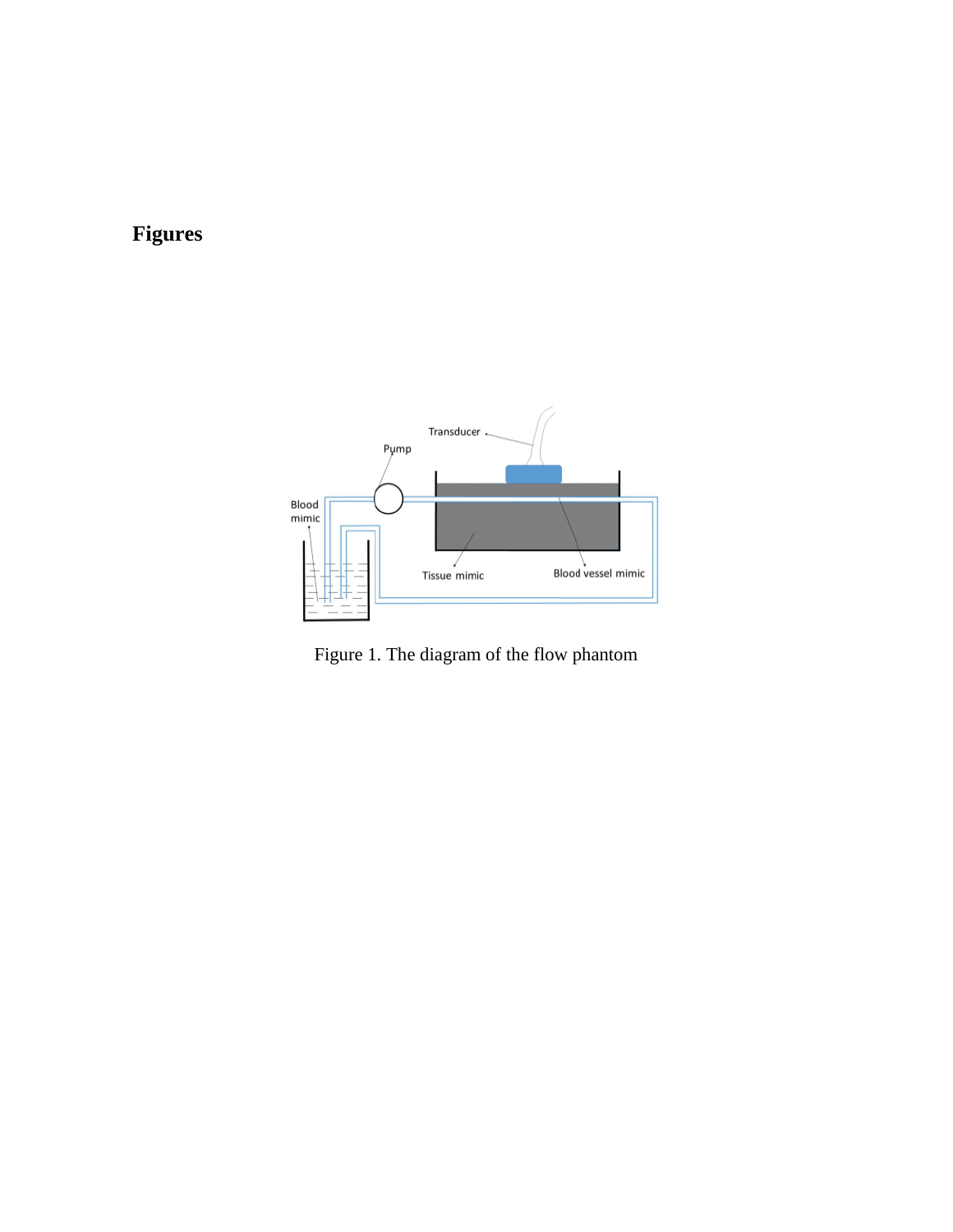

Figure 2. The images from PW Doppler ultrasound. (a) Constant flow with BMF-N; (b) Constant flow with blood mimic BMF-A7; (c) Pulsatile flow with BMF-N; (d) Pulsatile flow with BMF-A7.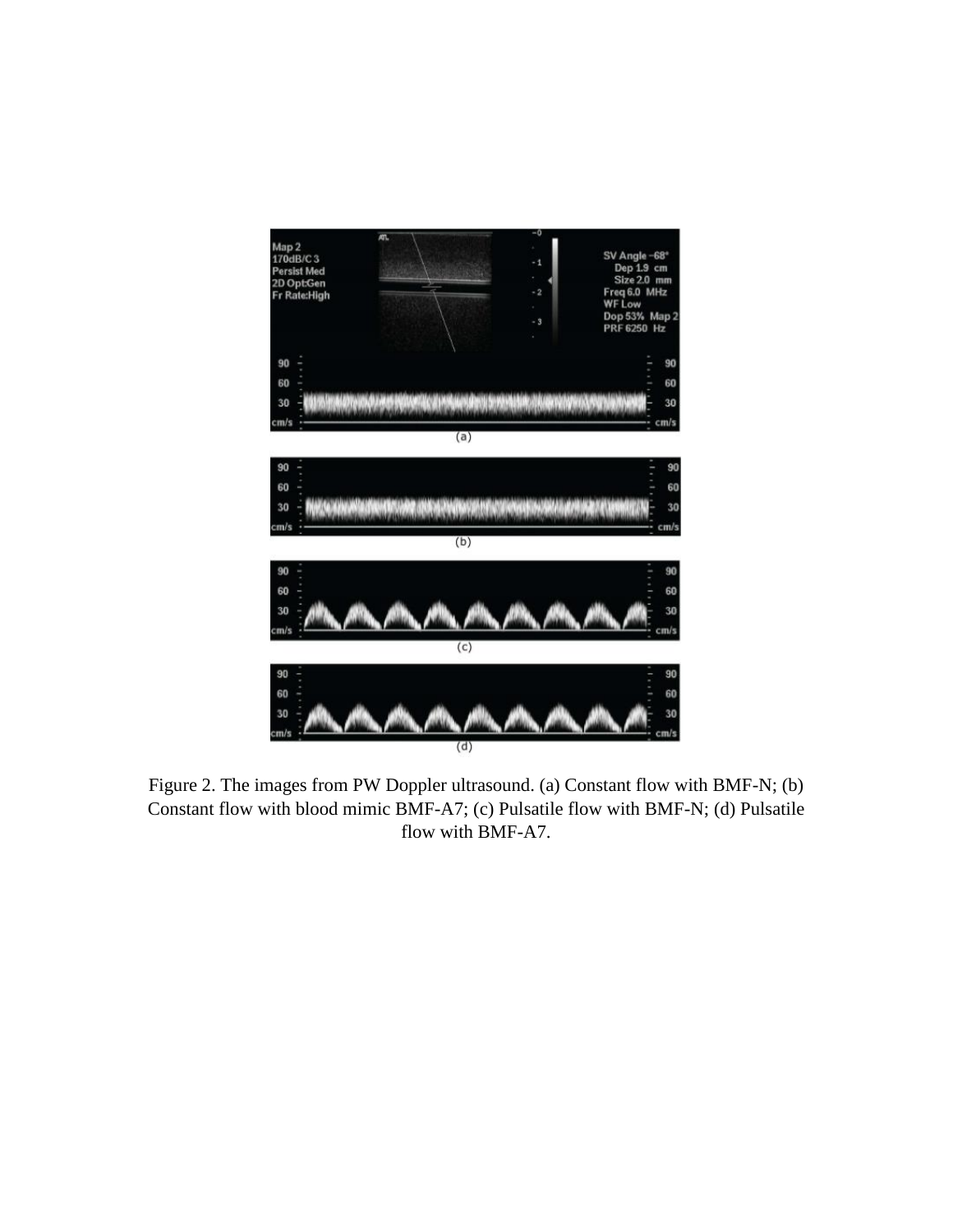

Figure 3. Images for colour Doppler under constant flow. (a) With BMF-N; (b) with BMF-A7.